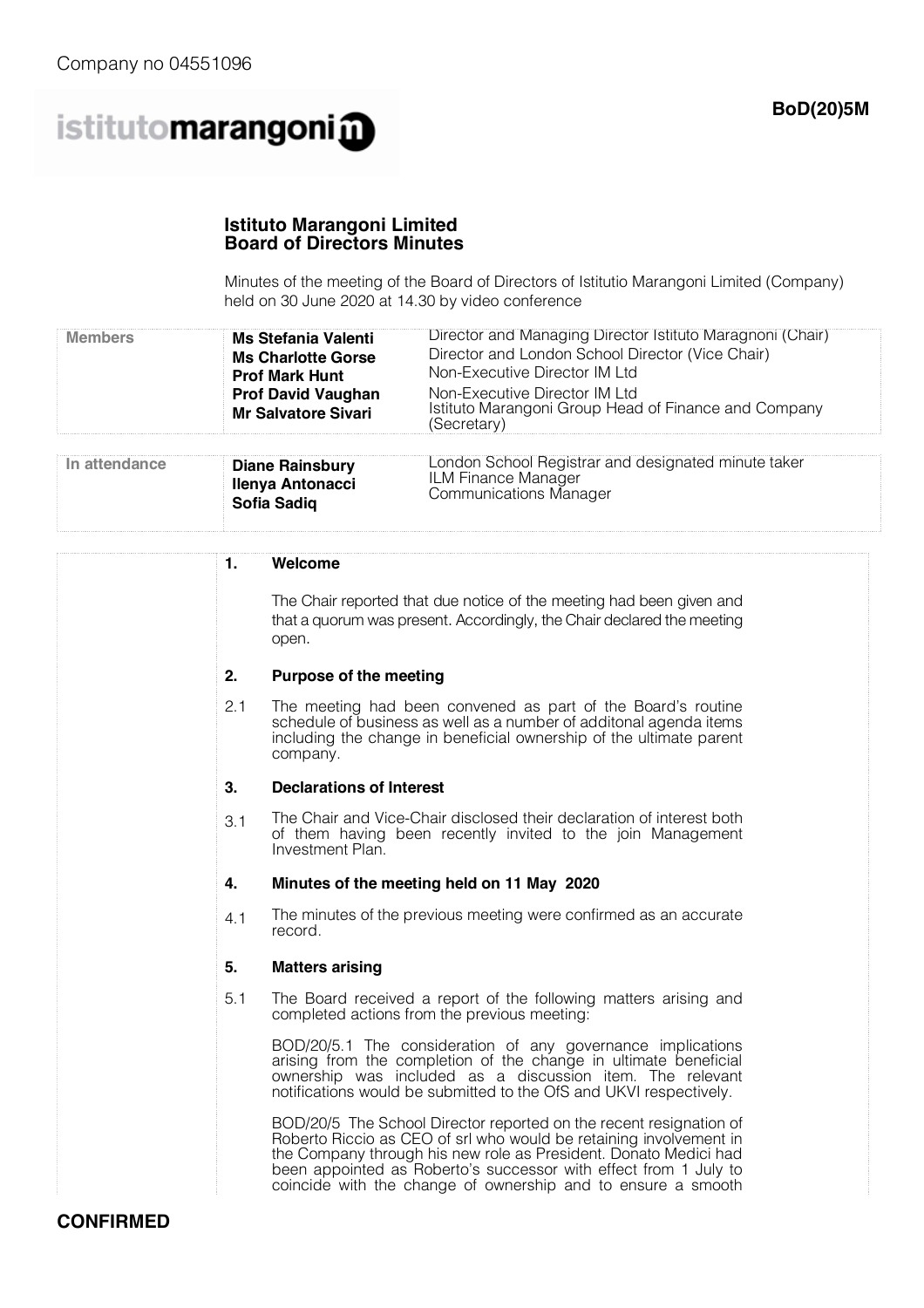transition. The video announcement would be circualted to the NED's following this meeting.

The appointment of a new Director to replace the existing Providence Equity Director was in process, pending completion of the necessary due diligence and suitability checks. The CV of the nominee would be circulated to all Board members to assess overall suitability.

BOD/19/16.1 Preparations for the forthcoming audit had been considered by the Audit Commthe prior to inclusion on the Board's agenda.

BoD20/6.1 The agreed Terms of Service had been signed and returned to UCAS by their required deadline.

BoD20/6.3 The School had submitted its response to the OfS consultation on Stability measures.

BoD20/6.2 The Communication on Term 3 had been finalised and issued to students.

#### **6. Sale of Beneficial Ownership of Ultimate Parent Company**

- 6.1 The Chair reported on the change of ultimate beneficial ownership of the largest Parent Company Provident Equity Partners and confirmed that the completion of the sale would be concluded on 1 July through the activation of the put out option. The School Director explained that the change of ownership constituted a reportable event to the OfS and a reportable change of circumstance with UKVI. The School had sought the necessary legal advice on the regulatory and reporting implications includiing the necessity of disclosing all entities with shareholdings over 10%.
- 6.2 The Board received the simplified structure diagram denoting the distribution of share ownership amongst the various entities that would be included in the submission to the OfS. The Board further noted that the change of ownership would achieve even greater stability through their new owners longer term investment plans. The entities also already had a specific interest and longstanding investment record in education.
- 6.3 In considering any governance implications the Board was satisfied that there were no changes in the governance or management of IML. The London School would continue to maintain its autonomy and independence as a legal entity and registered company with no change to its Articles of Association or Scheme of Delegation.
- 6.4 The narrative on the reportable event would be circulated to the Board following any further revisions advised by Penningtons. The Chair, School Director and Registrar would ensure all necessary documentation was submitted to the OfS by 8 July, UKVI and Companies House within their required deadlines.
- 6.5 The solicitors had advised of an error in the original PSC Register registration with Companies House regarding the status of IML srl and this would be corrected in tandem with the notification of the resignation of the Director.

# **ACTION**

#### **7. Internal Audit Plan**

7.1 The Board considered and approved the Audit Committee's proposed Internal Audit plan. In discussion, the Board raised the importance of progressing the functionality of the student management informaton system to support statutory returns and

# **CONFIRMED**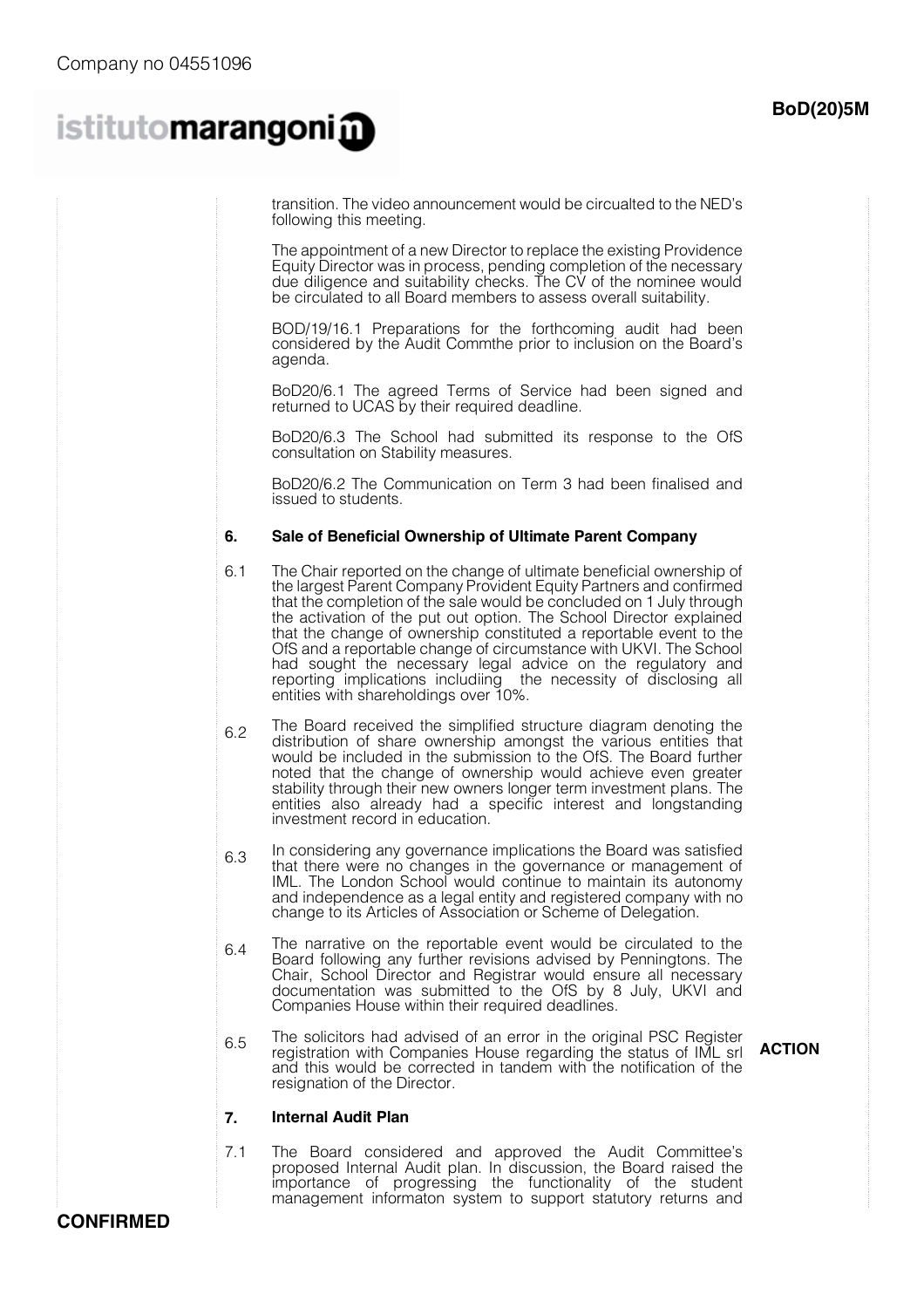acquistion of TDAP. The Chair pointed out that good progress had<br>been made in developing the functionality of the existing developing the functionality of the existing management information system but the internal auditors could also support the development of management reporting. The Board remained mindful of the critical importance of concluding final decisions regarding the retention of the exisiting management information system or purchasing a new system.

### **8. Budget Position and External Audit**

- 8.1 The Company Secretary reported on the approved 2021 budget and adjusted five year plan which was almost in line with the version considered at the previous meeting. The new financial plan and budget adopted a prudent approach in response to the continuing impact of COVID-19. The budget assumptions were based on a forecasted 20% reducton in student recruitment from specific regions notably India, Asia and Pacific, delayed enrolment and potential deferral from October to February. Additionally, the forecast budget also anticipated deferrals and withdrawals due to continuing uncertainties around any potential second wave and travel restrictions.
- 8.2 Notwithstanding the above, the School Director confirmed that to date annual growth in recruitment was being maintained at 8% with relatively few deferrals and withdrawals. Nevertheless, the School would be closely monitoring recruitment and retention leading up to the start of the new academic year, the overall financial performance and cashflow distribution.
- 8.3 The Chair confirmed that further revenue could be released in the Autumn depending on the actual tuition fee income and overall financial position. In the meantime, the Board was content with the appropriateness of the overall approach. The Board welcomed IML's continuing investment in student learning facilities through completion of the extension as originally scheduled. However, it noted the suspension on staff recruitment would continue until the overall financial position and 2020/2021 student recruitment was clearer.
- 8.4 The IML Finance Manager gave an update on preparations for the forthcoming financial audit and schedule for completion of the OfS return. The Finance Manager was meeting EY later in the week around deliverables including support from their higher education specialist. The Board noted all preparations were in hand for approval and submission of the OfS Workbook and Financial Statements by 31 October and 30 November respectvely. EY would present the accounts to the Audit Committees's October meeting prior to final sign off by the Board in November.

## **9. Management response COVID- 19 including preparations for reopening**

9.1 The School Director reported on the planned re-opening of the School and associated risk management undertaken on the basis of the latest government guidance and further legal advice. The legal advice had emphasized the importance of undertaking rigorous risk assessment and checking the School's Public Liability insurance. The School Director confirmed that at this point it was important to provide information on the phased reopening of facilities and planned communication although the School would still be closely monitoring the situation over the next two weeks. The Plan continued to be to enable existing students to access the School facilities with the full reopening commencing from October.

**ACTION**

**CONFIRMED**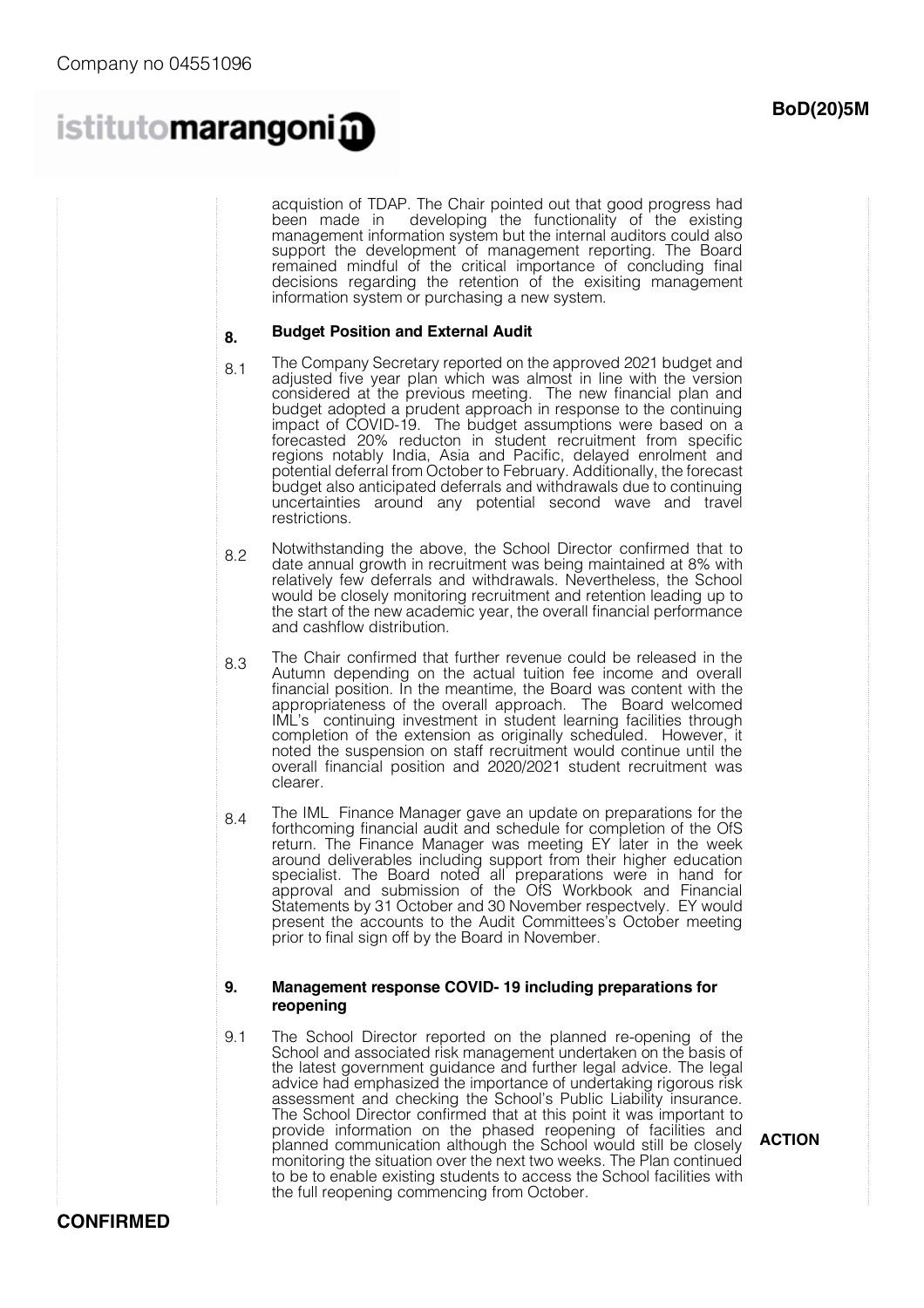- 9.2 In the meantime all preparations to ensure observance of social distancing were well-advanced and meetings with staff had not raised any major concerns regarding their phased return. Staff had been grouped into bubbles working on different days for this purpose while students would have access to the facilities in the next two weeks.
- 9.3 The Board supported the overall approach subject to continuing risk assessment demonstrating that it remained safe to reopen and subject to the School being fully covered in terms of its public liability insurance. The School Director confirmed the system of detailed daily monitoring feeding into weekly risk assessments was fully in place and this provided the necessary mechanism and capacity to initiate action as needed. The phased reopening also had the advantage of enabling effective orientation to the new School environment in terms of social distancing.

## **10. Inclusivity Advisory Group**

The Communications Manager reported on the establishment of an Inclusivity Advisory Group and the Statement on Incusivity in response to the Black Lives Matter movement. The aims of the Advisory Group was to bring about positive change and embed equality and diversity all levels of the organisation including leadership, accountability and governance. The Inclusivity Advisory Group was still in the process of consulting on their terms of reference, membership and initial priorities and a full proposal would be presented to the Board in due course. In the meantime, the Board fully supported the development and highlighted the importance of ensuring that the Group was sufficiently empowered to be able to drive positive change. In terms of the proposed membership, the Board was agreed on the importance of having a Board of Governor appointee and agreed that Marta Phillips as one of the Indepdendent External Members with significant experience in this area be invited to join the Group. It was also agreed that inclusivity should be standing agenda item on all Boards and Committees.

## **11. Regulatory updates**

- 11.1 The Board received a briefing paper summarising the most recent regulatory updates including a wide range of OfS guidance and briefing notes and the latest UKVI publication relating to temporary concessions granted in response to COVID-19.
- 11.2 The Board received the CUC Code of Governance on Audit Committees and the initial recommendation from the Audit Committee regarding the need to review the Code against ILM's governance arrangements. Members were asked to send any comments or observations on the Code to feed into the review.

## **12. Minutes of the Board's sub-committees**

- 12.1 The Board received the minutes of the following sub-committees:
	- Minutes of the meetings of the Audit Committee held on 30 March and 8 June 2020

Minutes of the meetings of the Board of Governors held on 13 February and 19 May 2020

Minutes of the meetings of the School Board held on 13 February and 19 May 2020.

**BoD(20)5M**

**ACTION**

# **ACTION**

# **CONFIRMED**